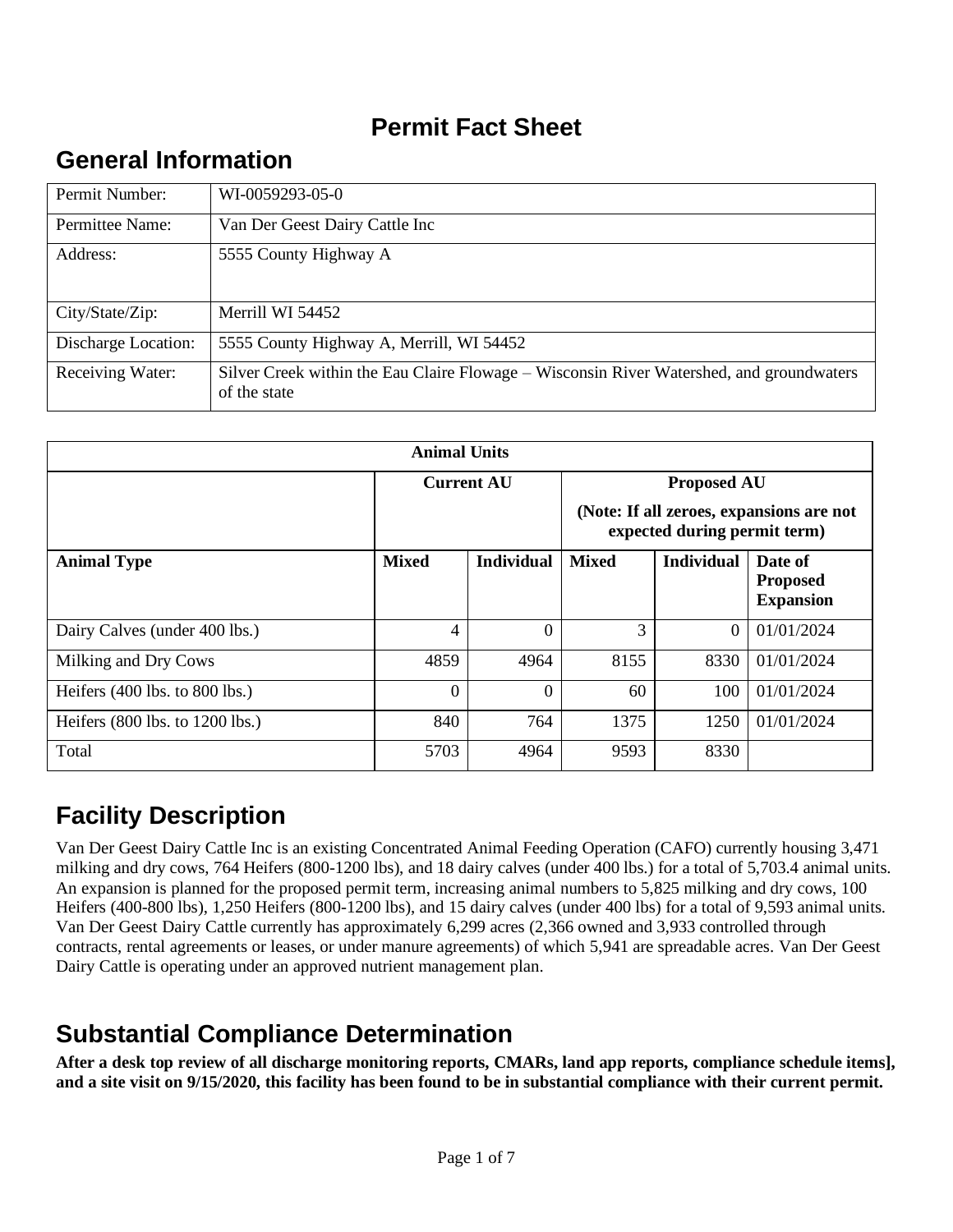|                                         | <b>Sample Point Designation For Animal Waste</b>                                                                                                                                                                                                                                                                                                                                                                                                                                               |  |  |  |  |
|-----------------------------------------|------------------------------------------------------------------------------------------------------------------------------------------------------------------------------------------------------------------------------------------------------------------------------------------------------------------------------------------------------------------------------------------------------------------------------------------------------------------------------------------------|--|--|--|--|
| <b>Sample</b><br>Point<br><b>Number</b> | Sample Point Location, WasteType/sample Contents and Treatment Description (as applicable)                                                                                                                                                                                                                                                                                                                                                                                                     |  |  |  |  |
| 001                                     | Sample point 001 is for Manure Lagoon 1, and is an earthen liquid manure storage located directly<br>northwest of the parlor/main barn. This facility has a MOL capacity of 2,907,603 gallons and was<br>constructed in 1999. This storage accepts manure and process wastewater from the main barn, and is also a<br>collection point after separation.                                                                                                                                       |  |  |  |  |
| 012                                     | Sample point 012 is for Manure Lagoon 3, and is an earthen liquid manure storage located directly north<br>of the parlor. This facility has a MOL capacity of 33,224,027 gallons and was constructed in 2000. This<br>storage accepts manure and process wastewater from the main barn.                                                                                                                                                                                                        |  |  |  |  |
| 013                                     | Sample point 013 is for Manure Lagoon 4, and is a clay-lined liquid manure storage located directly east<br>of the special needs barn and south of Manure Lagoon 5. This facility has a MOL capacity of 1,272,341<br>gallons and was reconstructed in 2002. This storage accepts manure and process wastewater from the old<br>facility barns.                                                                                                                                                 |  |  |  |  |
| 015                                     | Sample point 015 is for Manure Pit 6, and is a concrete liquid manure storage located directly south of the<br>calf barn. This facility has a MOL capacity of 209,131 gallons and was reconstructed in 2002. This storage<br>accepts manure and process wastewater from the calf barns.                                                                                                                                                                                                        |  |  |  |  |
| 016                                     | Sample point 016 is for the dried solids from the manure dryer. These are typically reused as bedding and<br>stored in a shed near the solid separator/solids dryer. Dried solids may also be distributed to another party<br>according to Department approval and Distribution of Manure and Process Wastewater section of permit.                                                                                                                                                            |  |  |  |  |
| 019                                     | Sample point 019 is for any manure solids removed from bottom of liquid waste storage facilities, solid<br>manure sources that are directly land applied and not stored in a waste storage facility, or solid manure<br>stacked in approved headland stacking locations. Note: Headland stacking sites are subject to production<br>site discharge limitations; weekly visual monitoring is required during use of stacking sites to ensure<br>discharges to waters of the state do not occur. |  |  |  |  |
| 020                                     | Sample point 020 is for Rainwater Collection Lagoon 2, and is an earthen liquid manure storage located<br>directly north of Manure Lagoon 1. This facility has a MOL capacity of 5,388,803 gallons and was<br>constructed in 2000. This storage accepts manure and process wastewater from rainwater collection<br>systems, and is extra storage for the main barn.                                                                                                                            |  |  |  |  |
| 021                                     | Sample point 021 is for Manure Lagoon 5, and is a clay-lined liquid manure storage located directly east<br>of the special needs barn and north of Manure Lagoon 4. This facility has a MOL capacity of 2,105,741<br>gallons and was reconstructed in 2002. This storage accepts manure and process wastewater from the<br>special needs barn, and is also additional storage for the main barn, if needed.                                                                                    |  |  |  |  |
| 022                                     | Sample point 022 is for material directly land applied from the compost site, which is located between<br>manure lagoons 2 and 3.                                                                                                                                                                                                                                                                                                                                                              |  |  |  |  |
| 023                                     | Sample point 023 is for the reception tank located directly east of the solid separator/solids dryer on the<br>north side of the main barn. This is a concrete liquid manure reception tank with a capacity of 37,400<br>gallons and was constructed in 2001. This storage accepts manure and process wastewater from the main<br>barn.                                                                                                                                                        |  |  |  |  |
| 024                                     | Sample point 024 is for visual monitoring and inspection of the feed storage area and associated runoff<br>control system. Proper operation and maintenance is required to ensure discharges of process wastewater<br>to waters of the state do not occur. Weekly inspections are required and shall be recorded according to                                                                                                                                                                  |  |  |  |  |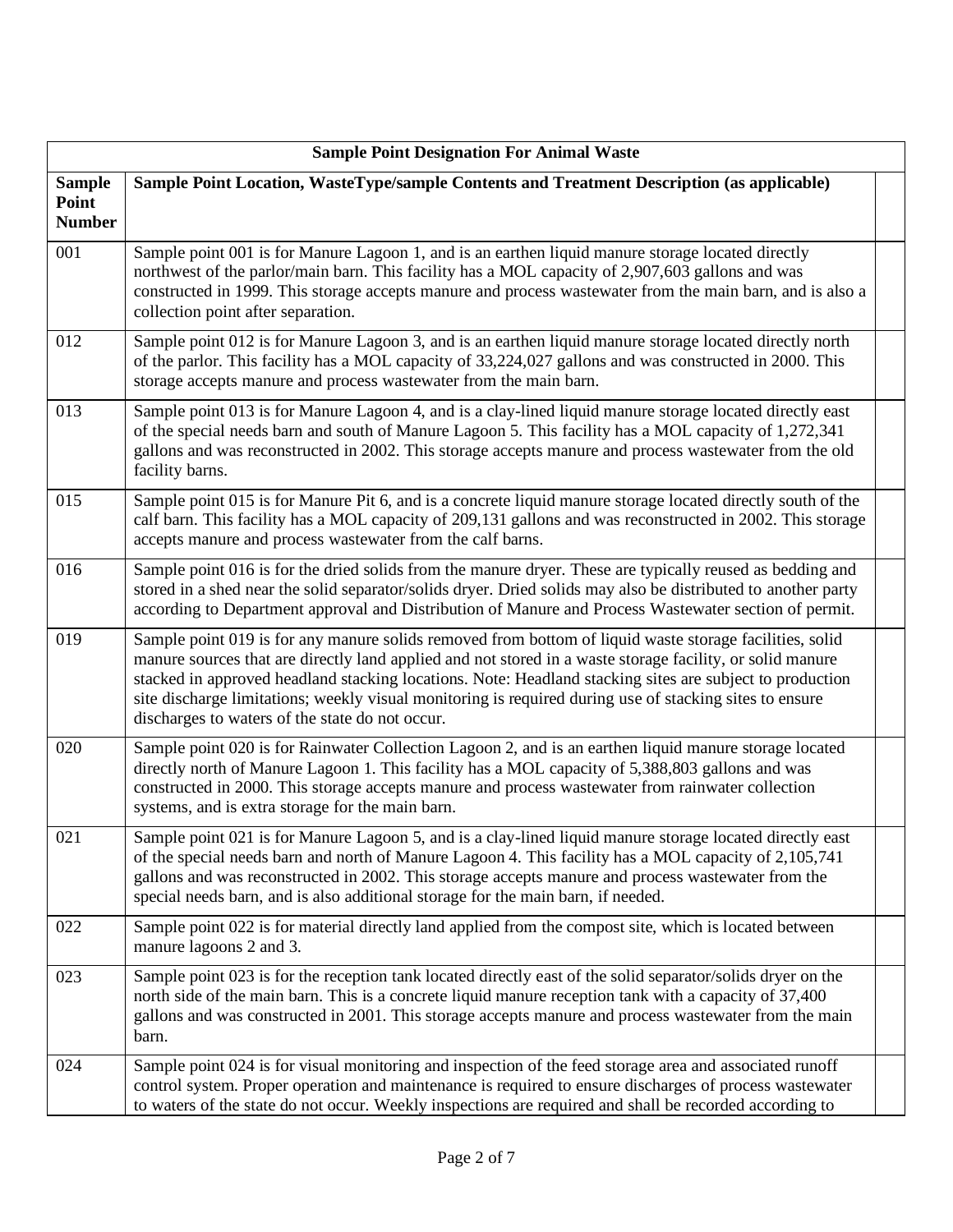|                                         | <b>Sample Point Designation For Animal Waste</b>                                                                                                                                                                                                                                                                                                                                                                                                                                                                                     |  |  |  |  |
|-----------------------------------------|--------------------------------------------------------------------------------------------------------------------------------------------------------------------------------------------------------------------------------------------------------------------------------------------------------------------------------------------------------------------------------------------------------------------------------------------------------------------------------------------------------------------------------------|--|--|--|--|
| <b>Sample</b><br>Point<br><b>Number</b> | Sample Point Location, WasteType/sample Contents and Treatment Description (as applicable)                                                                                                                                                                                                                                                                                                                                                                                                                                           |  |  |  |  |
|                                         | monitoring program.                                                                                                                                                                                                                                                                                                                                                                                                                                                                                                                  |  |  |  |  |
| 025                                     | Sample point 025 is for visual monitoring and inspection of all production site storm water conveyance<br>systems. This includes roof gutter and downspout structures, drainage tile systems, grassed waterways and<br>other diversion systems that transport uncontaminated storm water. Proper operation and maintenance is<br>required to keep uncontaminated runoff diverted away from manure and process wastewater handling<br>systems. Weekly inspections are required and shall be recorded according to monitoring program. |  |  |  |  |
| 026                                     | Sample point 026 is for Manure Lagoon 7, and is geomembrane lined liquid manure storage located at the<br>Berlin Dairy remote site (143316 Naugart Drive, Athens, WI). The lagoon has an MOL capacity of<br>12,624,936 gallons and was constructed in 2021. This storage accepts manure and process wastewater<br>pumped from the main dairy (approximately 3.5 miles away).                                                                                                                                                         |  |  |  |  |
| 027                                     | Sample point 027 is for a potential anaerobic digester and separation system that may be constructed<br>during the permit term.                                                                                                                                                                                                                                                                                                                                                                                                      |  |  |  |  |

# **1 Livestock Operations - Proposed Operation and Management**

### **Production Area Discharge Limitations**

Beginning on the effective date of the permit, the permittee may not discharge pollutants from the operation's production area (e.g., manure storage areas, outdoor animal lots, composting and leachate containment systems, milking center wastewater treatment/containment systems, raw material storage areas) to navigable waters, except in the event a 25-year, 24-hour rainfall event (or greater) causes the discharge from a structure which is properly designed and maintained to contain a 25-year, 24-hour rainfall event for this location as determined under s. NR 243.04. If an allowable discharge occurs from the production area, state water quality standards may not be exceeded.

### **Runoff Control**

The permit requires control of contaminated runoff from all elements of the production area to prevent a discharge of pollutants to navigable waters in accordance with the Production Area Discharge Limitations and to comply with surface water quality standards and groundwater standards. Beginning on the effective date of this permit, (if needed) interim measures shall be implemented to prevent discharges of pollutants to navigable waters. In addition, permanent runoff control system(s) shall be designed, operated and maintained in accordance with the requirements found in USDA Natural Resources Conservation Service standards and ch. NR 243, Wis. Adm. Code. If any upgrading or modifications to runoff controls are necessary, formal engineering plans and specifications must submitted to the Department for approval.

### **Manure and Process Wastewater Storage**

The permit requires the operation to have adequate storage for manure and process wastewater and that storage or containment facilities are designed, operated and maintained to prevent overflows and discharges to waters of the state. In order to prevent overflows, the permittee must maintain levels of materials in liquid storage or containment facilities at or below certain levels including a one foot margin of safety that can never be exceeded. If any upgrading or modifications to the storage facilities are necessary, formal engineering plans and specifications must submitted to the Department for approval.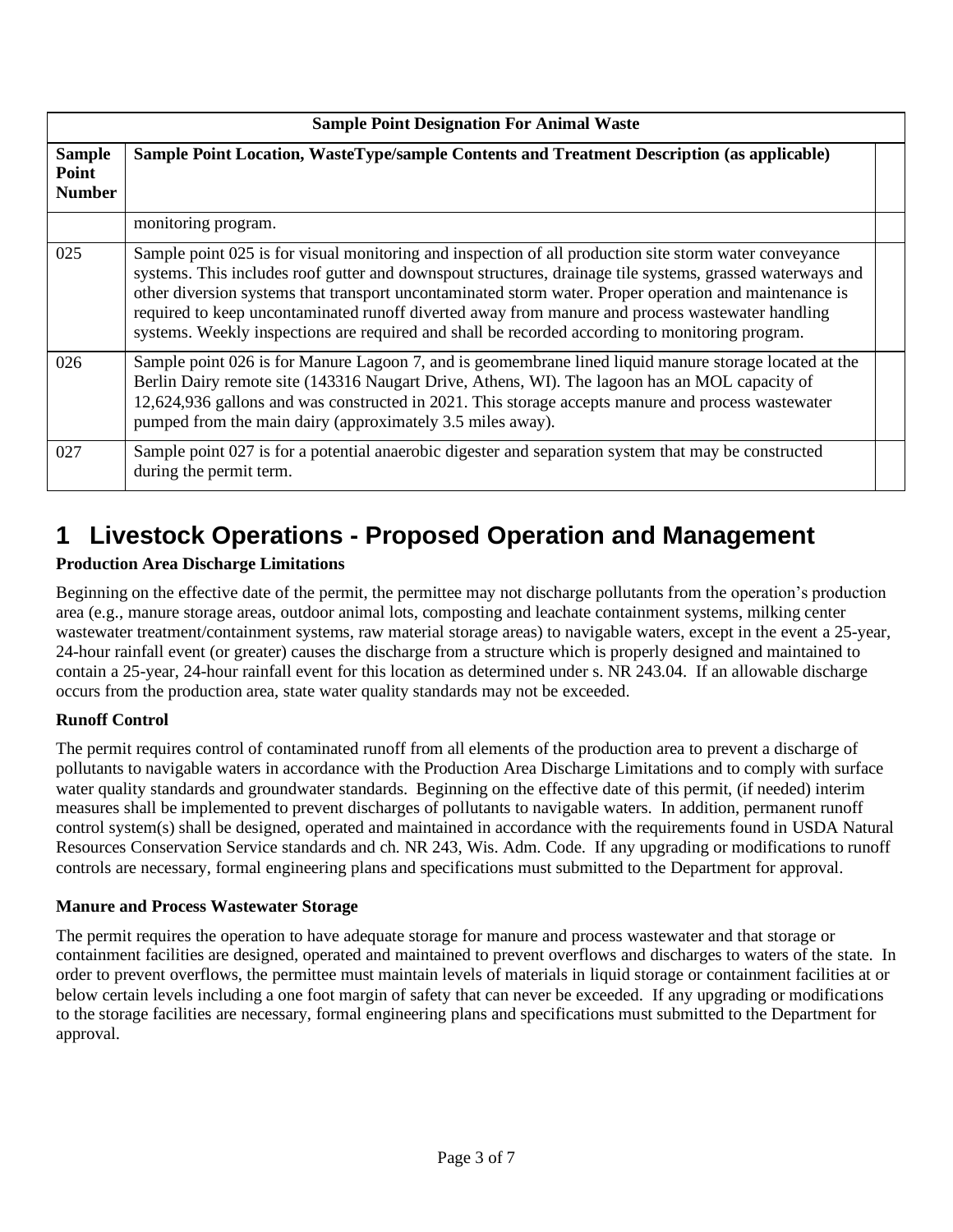The permittee currently has approximately 202 days of storage for liquid manure with accounting for the proposed expansion. The permittee must maintain 180 days of storage, unless temporary reductions in required storage are approved by the Department.

#### **Solid Manure Stacking**

The operation has proposed to stack solid manure. All stacking of solid manure shall be done in accordance ch. NR 243, Wis. Adm. Code, which includes restrictions from NRCS Standard 313. Stacking of manure is considered to be part of the production area and is subject to the Production Area Discharge Limitations.

#### **Ancillary Service and Storage Areas**

The permittee shall take preventative maintenance actions and conduct visual inspections to minimize pollutant discharges from areas of the operation that are not part of the production area or land application areas. These areas are called ancillary service and storage areas and include access roads, shipping and receiving areas, maintenance areas, refuse piles and CAFO outdoor vegetated areas.

#### **Nutrient Management**

With 5704 animal units, it is estimated that approximately 65,854,804 gallons of manure and process wastewater and 2,100 tons of solid manure will be produced per year. The permittee owns approximately 2,366 acres of cropland and rents about 5,941 acres. Given the rotation commonly used by the permittee, 5,941 acres are available (or open) to receive manure and process wastewater on an annual basis. The permit requires all landspreading of manure and process wastewater be completed in accordance with an approved nutrient management plan. The permit will require sampling and analysis of manure and process wastewater that will be landspread. Landspreading rates must be adjusted based on sample analysis. The permit requires the permittee to maintain a daily log that documents landspreading activities. The permit also requires the submittal of an annual report that summarizes all landspreading activities. Plans must be updated annually to reflect cropping plans and other operational changes. Among the requirements, the plans must include detailed landspreading information including field by field nutrient budgets.

The permittee is required to implement a number or practices to address potential water quality impacts associated with the land application of manure and process wastewater. Among the permit conditions are restrictions on manure ponding, restrictions on runoff of manure and process wastewater from cropped fields, and setbacks from wells and direct conduits to groundwater (e.g., sinkholes, fractured bedrock at the surface). In addition, the permittee must implement a phosphorus based nutrient management plan that addresses phosphorus delivery to surface waters by basing manure and process wastewater applications on soil test phosphorus levels or the Wisconsin Phosphorus index. Additional phosphorus application restrictions apply to fields that are high in soil test phosphorus (>100 ppm).

The permitee must also implement conservation practices when applying manure near navigable waters and their conduits, referred to as the Surface Water Quality Management Area (SWQMA). These practices include a 100-foot setback from navigable waters and their conduits, a 35-foot vegetated buffer adjacent to the navigable water or conduit, or a practice that provides equivalent pollutant reductions equivalent to or better than the 100-foot setback.

In addition, the permittee must comply with restrictions on land application of manure and process wastewater on frozen or snow-covered ground. Included in these restrictions is a prohibition on surface applications of solid manure  $(212\%)$ solids) on frozen or snow-covered ground during February and March. Non-emergency surface applications of liquid manure (<12%) on frozen or snow-covered ground are prohibited.

#### **Monitoring and Sampling Requirements**

The permittee must submit a monitoring and inspection program that outlines how the permittee will conduct selfinspections to determine compliance with permit conditions. These self-inspections include visual inspections of water lines, diversion devices, storage and containment structures and other parts of the production area. The permit requires periodic inspections and calibrations of landspreading equipment. The permittee must take corrective actions to problems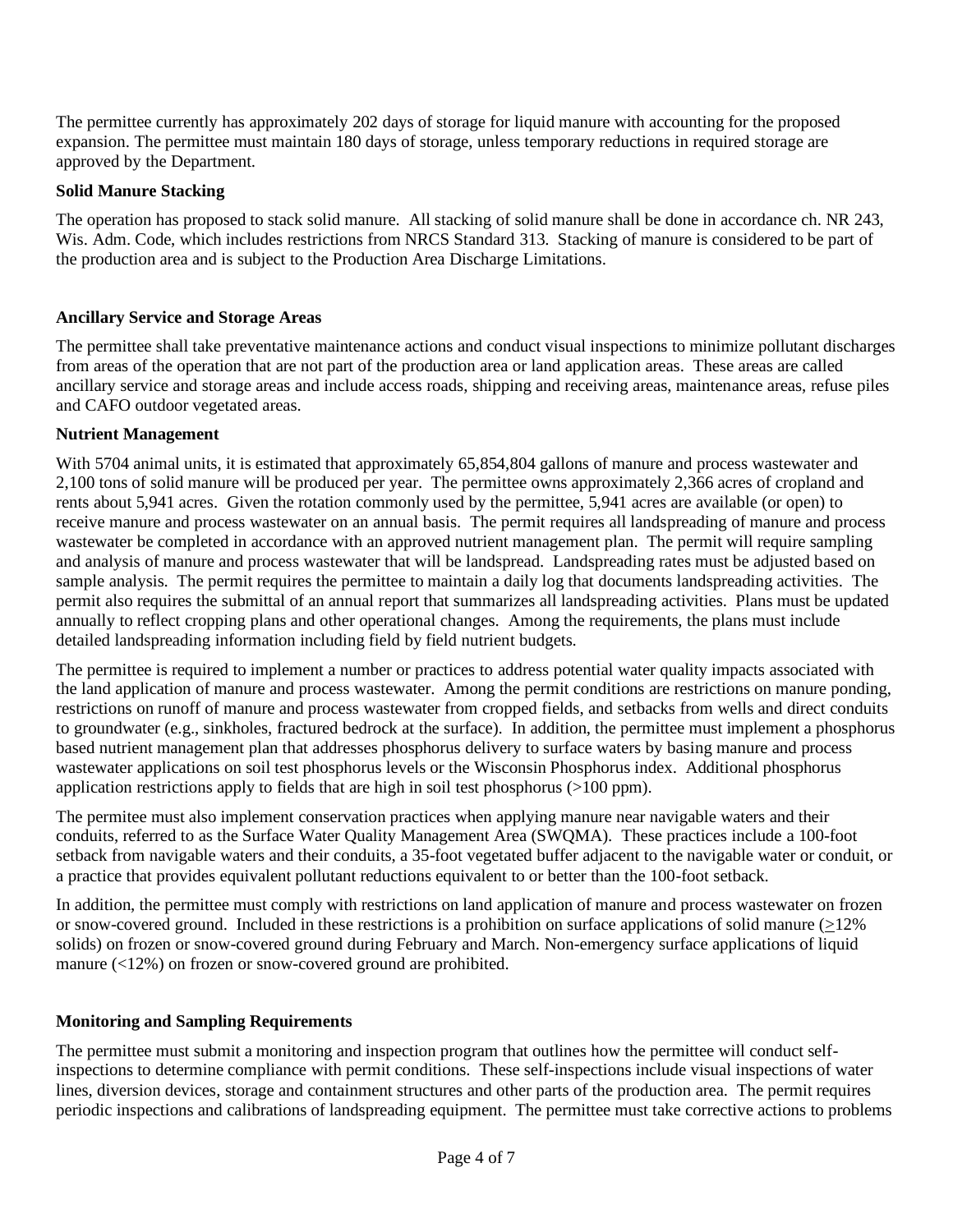identified inspections or otherwise notify the Department. Samples of manure, process wastewater and soils receiving land applied materials from the operation must also be collected and analyzed.

#### **Sampling Points**

The permit identifies the different sources of land applied materials (e.g., manure storage facilities, milking centers, eggwashing facilities) as "Sampling Points." For these Sampling Points, the permittee is required to sample and analyze the different sources for nutrients and other parameters which serve as the basis for determining rates of application for these materials. Other areas are also identified as Sampling Points as a means of identifying them as areas requiring action by the permittee, such as an upgrade or evaluation of a certain system or structure (e.g., runoff control systems), even though sampling is not actually required.

### **Sample Point Number: 001- Manure Lagoon 1; 012- Manure Lagoon 3; 013- Manure Lagoon 4; 015- Manure Pit 6; 020- Rainwater Collection Lagoon 2; 021- Manure Lagoon 5; 023- Reception Tank; 026- Manure Lagoon 7 , and 027- Anaerobic Digester**

| <b>Monitoring Requirements and Limitations</b> |                   |                                  |                                   |                              |              |  |
|------------------------------------------------|-------------------|----------------------------------|-----------------------------------|------------------------------|--------------|--|
| <b>Parameter</b>                               | <b>Limit Type</b> | <b>Limit and</b><br><b>Units</b> | <b>Sample</b><br><b>Frequency</b> | <b>Sample</b><br><b>Type</b> | <b>Notes</b> |  |
| Nitrogen, Total                                |                   | lb/1000 gal                      | $2/M$ onth                        | Grab                         |              |  |
| Nitrogen, Available                            |                   | lb/1000 gal                      | $2/M$ onth                        | Calculated                   |              |  |
| Phosphorus, Total                              |                   | lb/1000 gal                      | $2/M$ onth                        | Grab                         |              |  |
| Phosphorus,<br>Available                       |                   | lb/1000 gal                      | $2/M$ onth                        | Calculated                   |              |  |
| Solids, Total                                  |                   | Percent                          | $2/M$ onth                        | Grab                         |              |  |

### **1.1.1 Changes from Previous Permit**

Manure Lagoon 7 ( sample point 026) was constructed and added to the proposed permit .

## **Sample Point Number: 016- Dried Solids 016; 019- Solids 019**

| <b>Monitoring Requirements and Limitations</b> |                   |                           |                                   |                              |              |  |
|------------------------------------------------|-------------------|---------------------------|-----------------------------------|------------------------------|--------------|--|
| <b>Parameter</b>                               | <b>Limit Type</b> | Limit and<br><b>Units</b> | <b>Sample</b><br><b>Frequency</b> | <b>Sample</b><br><b>Type</b> | <b>Notes</b> |  |
| Nitrogen, Total                                |                   | lbs/ton                   | Quarterly                         | Grab                         |              |  |
| Nitrogen, Available                            |                   | lbs/ton                   | Quarterly                         | Calculated                   |              |  |
| Phosphorus, Total                              |                   | lbs/ton                   | Quarterly                         | Grab                         |              |  |
| Phosphorus,                                    |                   | lbs/ton                   | Quarterly                         | Calculated                   |              |  |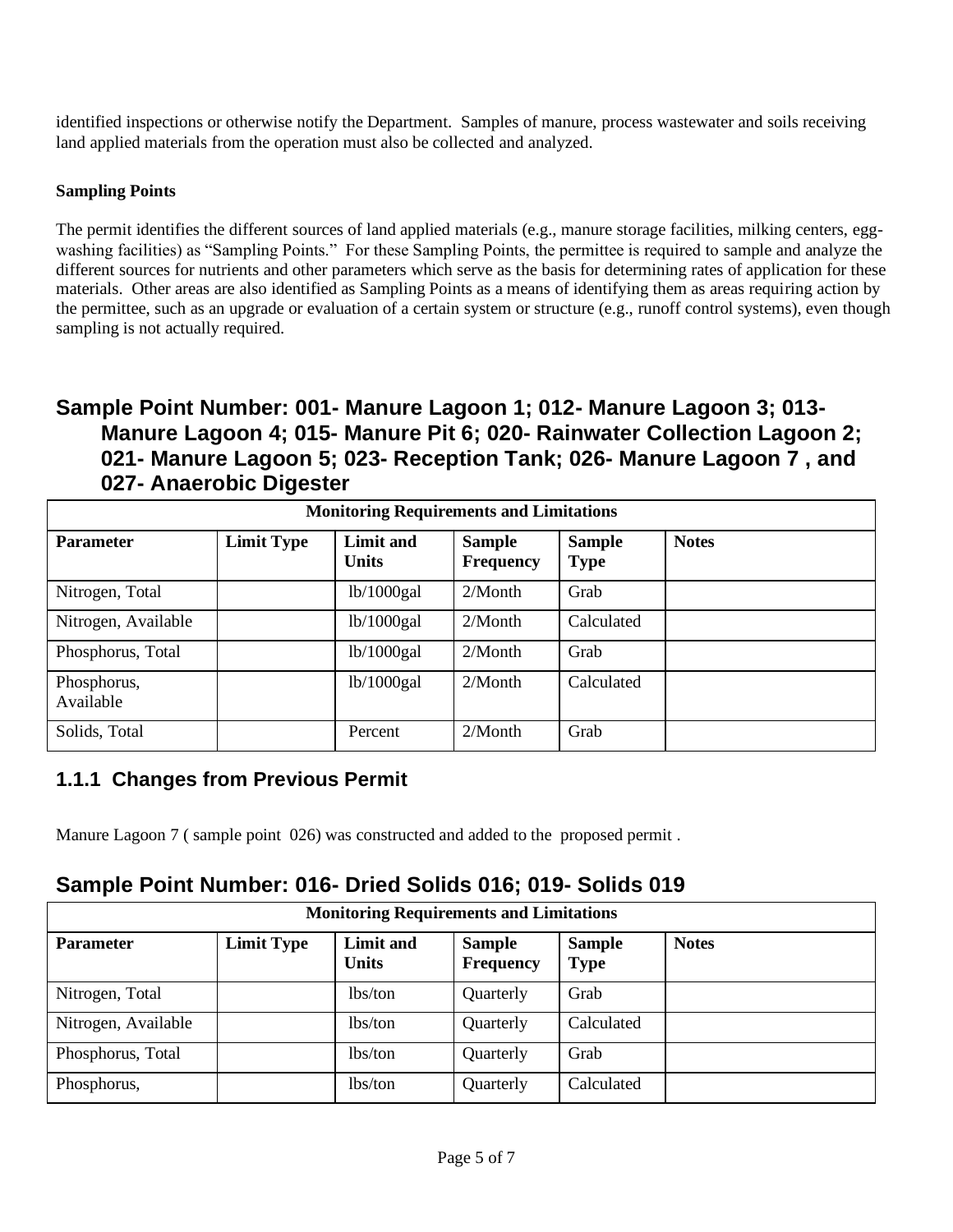| <b>Monitoring Requirements and Limitations</b> |                   |                           |                            |                              |              |  |
|------------------------------------------------|-------------------|---------------------------|----------------------------|------------------------------|--------------|--|
| <b>Parameter</b>                               | <b>Limit Type</b> | Limit and<br><b>Units</b> | <b>Sample</b><br>Frequency | <b>Sample</b><br><b>Type</b> | <b>Notes</b> |  |
| Available                                      |                   |                           |                            |                              |              |  |
| Solids, Total                                  |                   | Percent                   | Quarterly                  | Grab                         |              |  |

### **Sample Point Number: 022- Compost Site; 024- Feed Storage & Runoff Controls, and 025- Storm Water Runoff Controls**

# **2 Schedules**

### **2.1 Monitoring & Inspection Program**

| <b>Required Action</b>                                                                                                                                                                                                                              | <b>Due Date</b> |
|-----------------------------------------------------------------------------------------------------------------------------------------------------------------------------------------------------------------------------------------------------|-----------------|
| Proposed Monitoring and Inspection Program: Consistent with the Monitoring and Sampling<br>Requirements subsection, the permittee shall submit a proposed monitoring and inspection program<br>within 90 days of the effective date of this permit. | 08/31/2022      |

### **2.2 Emergency Response Plan**

| <b>Required Action</b>                                                                                                                                     | Due Date   |
|------------------------------------------------------------------------------------------------------------------------------------------------------------|------------|
| Develop Emergency Response Plan: Develop a written Emergency Response Plan within 30 days of<br>permit coverage, available to the Department upon request. | 06/30/2022 |

### **2.3 Annual Reports**

Submit Annual Reports by January 31st of each year in accordance with the Annual Reports subsection in Standard Requirements.

| <b>Required Action</b>                                                                                   | <b>Due Date</b> |
|----------------------------------------------------------------------------------------------------------|-----------------|
| Submit Annual Report #1:                                                                                 | 01/31/2023      |
| Submit Annual Report #2:                                                                                 | 01/31/2024      |
| Submit Annual Report #3:                                                                                 | 01/31/2025      |
| Submit Annual Report #4:                                                                                 | 01/31/2026      |
| Submit Annual Report #5:                                                                                 | 01/31/2027      |
| Ongoing Annual Reports: Continue to submit Annual Reports until permit reissuance has been<br>completed. |                 |